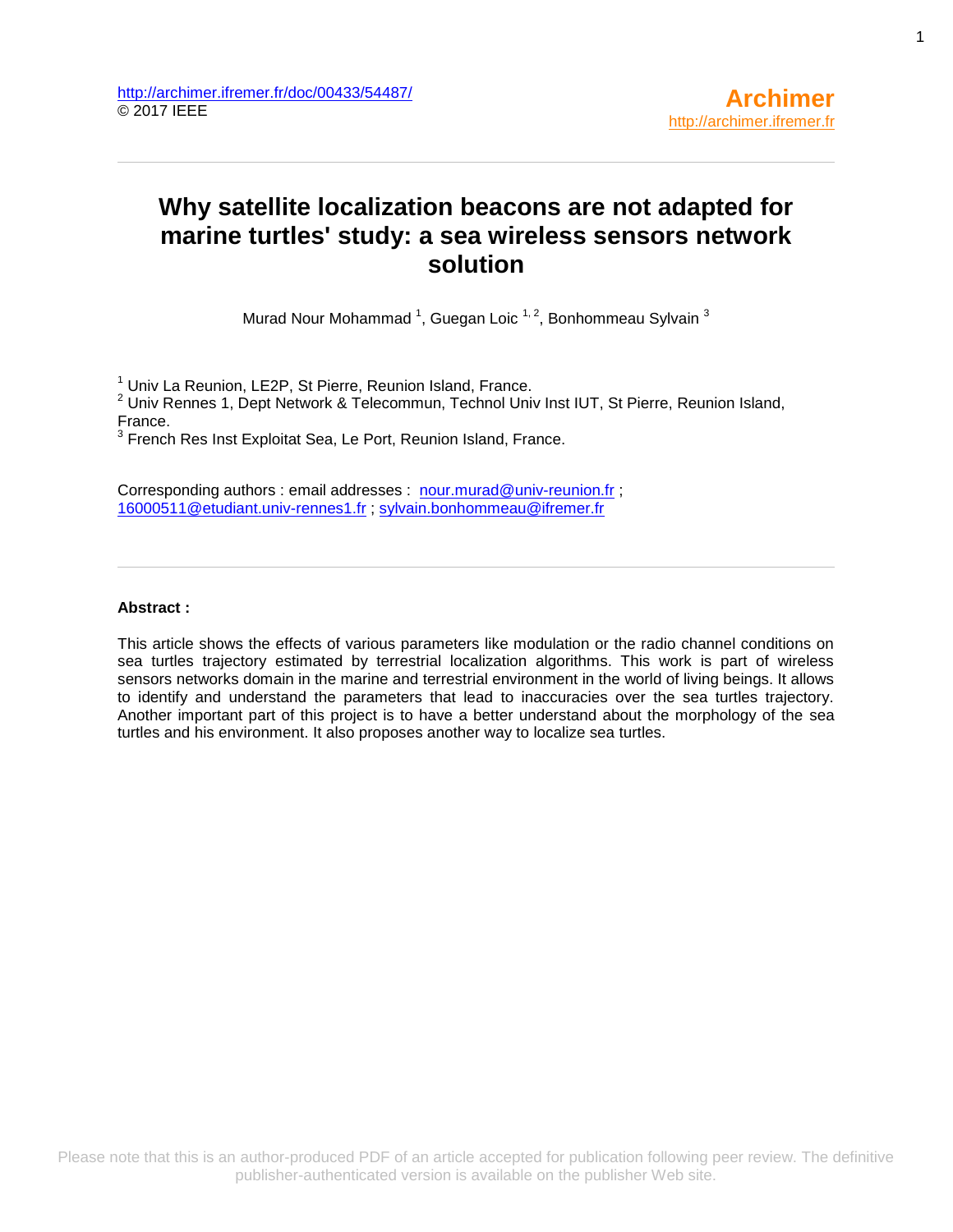#### I. INTRODUCTION

Assessing functional habitats (feeding and reproduction areas) for marine species is critical for conservation and management purposes. Since the 1990s, the development of tags that records the positions of marine species has enabled scientist to better determine these habitats. These devices have been developed to track sea turtles which are currently on the list of endangered species by the International Union for Conservation of Nature (IUCN). There is hence critical needs for conservation measures and better scientific knowledge about these species' ecology.

There are different positioning system modules for the localization of sea turtles available on the market. But they are most often expensive which limits the number of animals that can be tracked and hence the statistical robustness of results. Moreover, researchers have no access to the algorithms used to estimate animal positions. Recent advance in the data transfer for "Internet of Things" applications open new avenues for using this technology in marine application. This technology also offers ways to geolocate objects using algorithms based on the emission power or time from the gateways and transceivers. To overcome the disadvantages of current devices tracking animals, several radio modules are chosen to transfer data to a fixed array of ground stations called gateways based on the LoRa technology [1]. We test different localization algorithms [2] that involve best turtles position estimation and optimal gateways position on the coast or earth. The distances between sea turtles and gateways (GW) will be in the order of kilometers, which is acceptable for this type of localization. Juvenile turtles that we focus the study on are generally foraging in coastal areas.

In order to better understand or apprehend errors on the estimation of the trajectory of the turtles, it is essential to know first of all the biology of the animal and then in a second time to model and to correctly integrate the physical parameters of the channel radio transmission [3]. Thus, from the biological perspective sea turtles swim at different speeds. They may spend very short times at the surface to breath in the millisecond range and more longer times around two or three minutes [4]. In addition from the sea turtle environment perspective, it is necessary to take into account the radio conditions of the over sea environment, which may be extreme in some cases [5], [6]. Wind, waves and sea spray are factors that can alter the signal. This is why we have decided to integrate the over sea radio channel conditions, in order to adapt the algorithms used to attain the best possible accuracy on turtle localization.

Thus, our contribution consists in:

- Design a robust radio transmission against the sea meteorological condition in choosing a robust modulation
- Design a reliable transmitter module for sea turtle
- Show the impact of the number of gateway and their distribution on the trajectory accuracy
- Improve the accuracy of sea turtles trajectories estimation using a better knowledge about the marine radio channel

The rest of the paper is structured as follows. In section III an introduction to sea biology turtle and its behavior are done in order to define constraints on the beacon design. Next the section IV presents the localisation algorithms and the one used in this paper. The section V gives wireless network topology and the protocol communication. Section VI shows and analyses the impact of some natural and technical parameters on the estimation of sea turtle trajectory. The section VII presents existing localisation technologies and their limits.Finally the section VIII conclude the paper.

## II. ACRONYMS AND NOTATIONS

- BT: Beacon Turtle
- DGPS: Differential GPS
- GPS: Global Positioning System
- GW: Gateway
- PPS: Precise Positioning System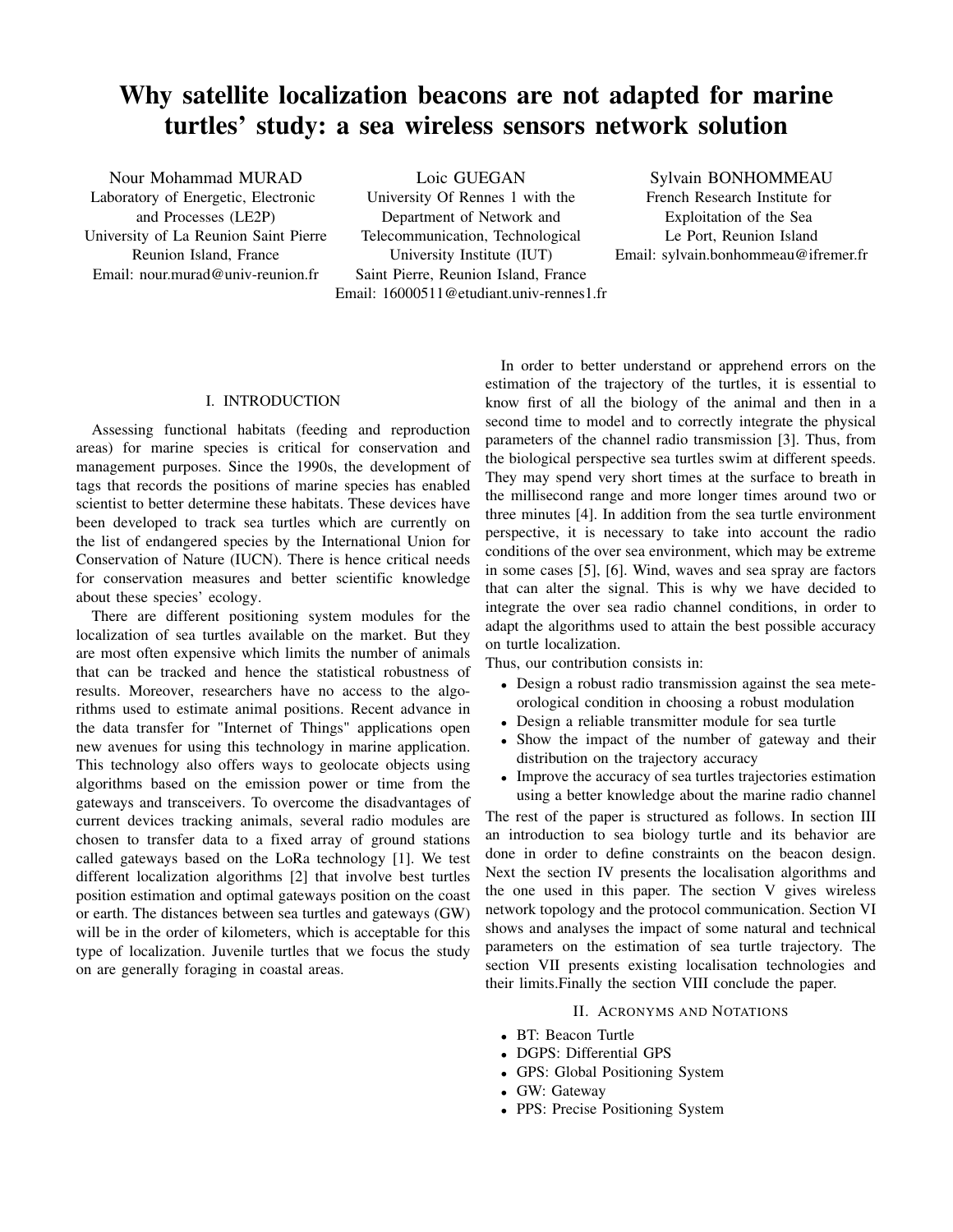- RSSI: Received signal strength indication
- SPS: Standard positioning system
- $d_i$ : distance between the beacon turtle to the  $i^{th}$  gateway
- $n_q$ : number of gateway
- $p_t$ : beacon transmitter power
- $p_r$ : gateway receiver power
- $n_p$ : size of the preamble field
- $n_d$ : size of the data payload field
- $n_{id}$ : size of the turtle identification field
- $n_s$ : size of the stamp field
- $n_f$ : size of the beacon message
- $T_b$ : bit time
- $T_f$ : frame time
- $T_{pi}$ : propagation time for the  $i^{th}$  path
- $\eta$  : gateway receiver radio sensibility
- $D_{max}$ : maximum distance for a given  $(p_t, \eta)$

## III. SEA TURTLE BIOLOGY AND CONSTRAINS ON THE BEACON DESIGN

The studied species (green sea turtle, *Chelonia mydas*) can reach 1.5 m (carapace length) and weigh up to 400 kg. They live in the tropical and subtropical oceans worldwide. Green sea turtles move across three habitat types, depending on their life stage. They lay eggs on beaches. Mature turtles spend most of their time in shallow, coastal waters with lush seagrass beds. Adults frequent inshore bays, lagoons and shoals with lush seagrass meadows. Entire generations often migrate between one pair of feeding and nesting areas. Within their geographical range, the green sea turtles generally stay near continental and island coastlines. Near the coastlines, the green sea turtles live within shallow bays and protected shores. In these protected shores and bays, the green sea turtle habitats include coral reefs, salt marshes, and nearshore seagrass beds. For these reasons, the size and weight of the beacon is not a strong constrains as it shouldn't be more than 5% of the animal weight.

Green sea turtles migrate long distances between feeding sites and nesting sites; some swim more than 2 600 km to reach their spawning grounds. Mature turtles often return to the exact beach from which they hatched. Females usually mate every two to four years. In the tropics, green turtles nest throughout the year, although some subpopulations prefer particular times of the year.

Turtles spend most of their first five years in convergence zones within the bare open ocean that surround them. These young turtles are rarely seen as they swim in deep, pelagic waters. Green sea turtles typically swim from 2.5 to 3 km/h.

Sea turtles spend almost all their lives submerged, but must breathe air for the oxygen needed to meet the demands of vigorous activity. With a single explosive exhalation and rapid inhalation, sea turtles can quickly replace the air in their lungs from 100 to 200 ms. During routine activity, green turtles dive for about 4 to 5 minutes, and surface to breathe for one to three seconds. They can also stay at the surface for several minutes to catch sun and rest. The maximum depth of turtle dives is 200 m which implies that the beacons should resists to pressure of 20 bar.

Thus multiple constraints should be taken into account. Firstly, the two transmission's options are, during the turtle's surfacing or when the turtle is on the beaches. During the turtle's surfacing, the transmission's time can be short (100 ms and 200 ms) or long (2 min to 3 min) [4]. Moreover in the water, several conditions may affect the transmission's quality such as sea spray, and swell (can be of several meters). On land, sea turtle can be covered by the vegetations and the localization's precision may be inaccuracy or in the worst case impossible. Another constraint called Doppler shift, due to the sea turtle's movements and its environment, should be considered. In fact, this phenomenon causes frequency shift and multipath presence during signal's transmission. All of these lead to a bad reception on GW.

#### IV. LOCALIZATION TECHNIQUES OVERVIEW

Various beacon emitter localization techniques are possible, each of them has specific advantages and disadvantages. Generally, emitter localization techniques are based upon one or more measure of one or more of the following properties :

- The received signal power (Received Signal Strength, Power of Arrival) [7] [8]
- The signal's propagation time (Time Of Arrival, Time Difference Of Arrival) [2] [9] [10]
- The direction of arrival (Angle Of Arrival) [2]
- Relative shifts in the signal frequency observed at pairs of spatially separated sensors, at least one of which is moving (Frequency Difference Of Arrival) [11]

The main emitter localization technique applied here uses measurement of the received signal strength (RSS) obtained from the individual GW, the GW position and a path loss model that relates the path loss to the propagation distance. A particular simple case occurs for free space propagation. Here the path loss of an electromagnetic wave is proportional to  $1/d_i^2$ . Therefore, by knowing the BT transmitter power  $p_t$ , the distance between the BT and GW can be determined from a properly calibrated measure of the GW received signal power  $p_r$ . This distance directly defines the equation of a line corresponding to the radius of a circle centered on the GW position. Each point of this circle defines a possible position of the BT. If two GW are used, the result will be a pair of circles that normally intersect at two points, one of which corresponds to the BT location. Consequently, using  $n_q$  GW (with  $n_q > 2$ ), the BT position will correspond to a cluster of  $n_q \times (n_q - 1)/2$  intersections. Of course, this approach implies an ideal over sea radio channel. Furthermore, in a marine environment, the received signal power  $p_r$  will depend on various factors, such as the heights of the transmission and reception antennas and the nature of the sea. The sea effects are particularly important. In practice the path loss will not be a monotonic function of the distance and the underlying dependence on distance can vary between  $1/r^2$ and  $1/r<sup>4</sup>$ . To be able to approximate the distance between the BT and the GW using POA technique, the RSSI of a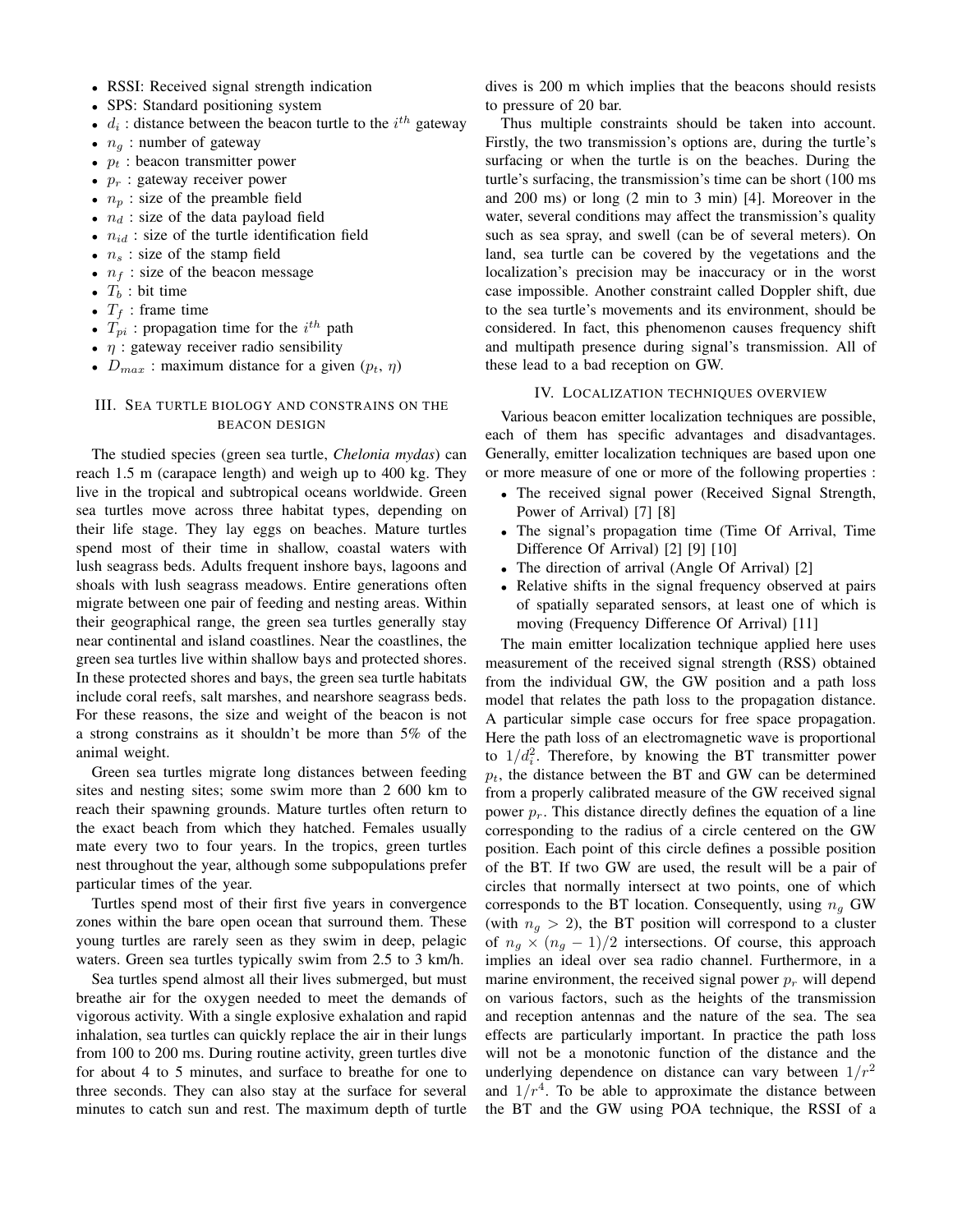receive signal transmitted by BT need to be measured on GW. This metric is measured with a small inaccuracy according to the Radio Frequency (RF) module on GW. Next with the strong hypothesis the use of a path loss channel, it's possible to approximate the distance between BT and GW. Friis equation in decibel, known as telecommunication equation is used as the path loss model (see equation 1).

$$
p_r(d_i) = 20 \cdot log_{10} \left( \frac{p_t \cdot G_t \cdot G_r \cdot \lambda}{4 \cdot \pi \cdot d_i} \right) + 30 \tag{1}
$$

With:

 $d_i$ : distance between the BT to the  $i^{th}$  GW (m)

- $p_r$ : GW received power or RSSI  $(dB<sub>m</sub>)$
- $p_t$ : BT transmitter power  $(W)$
- $G_t$ : transmitter antenna linear gain
- $G_r$ : receiver antenna linear gain
- $\lambda$  : wavelength (meters)

The distance  $d_i$  can easily be deducted from equation 1 as,

$$
d_i = \frac{\lambda}{4\pi} \times \frac{1}{\sqrt{\frac{1}{P_t G_t G_r} \times 10^{\frac{P_r - 30}{10}}}}
$$
(2)

So classical technique to locate a beacon's signal origin using the POA technique, is to use multilateration. Multilateration enable to approximate the position of a beacon by knowing the distance that separating this beacon from other knowing positions called anchors. Then with the different distances  $d_i$  from Beacon Turtle (BT) and each GW  $i$ , three circles can be drawn if three GW are used (see figure 1). With the intersections formed by the circles, we can compute line equations and found their intersection to finally approximate the turtle position.



Fig. 1. Multilateration using three gateways.

In some cases, two circle intersections can coincide and is considered as one point. Therefore no intersection lines can

be drawn because there is an infinite number of line equation that passing thought one point.

Let's consider now three GW. The coordinate of the  $i^{th}$  GW is the couple  $(x_i, y_i)$ . If the emitter BT is located at  $(x, y)$ , the distance from the emitter to the  $i^{th}$  GW is given by

$$
d_i = \sqrt{(x - x_i)^2 + (y - y_i)^2}
$$
 (3)

Finally, we can estimate the position  $(x, y)$  of the BT.

## V. WIRELESS NETWORK TOPOLOGY AND COMMUNICATION PROTOCOL

In order to determined a good network topology and his feasibility, the Europa Island field and the communication protocol need to be described and analyzed. Therefore Europa Island visible in the figure 2 is about 6 km from west to east and 7 km from north to south. So a coverage area of  $S = 15$  km<sup>2</sup> will be under observation and oversight.



Fig. 2. Europa Island.

When the turtle take a breath, a pressure sensor detects if the turtle is under or above the water. Then, the BT broadcasts a beacon message (figure 3). The beacon message contains four fields. First, the preamble field of size  $n_p = 6$  bits is useful to estimate the radio channel's profile  $(p_r, T_{pi})$ . It consists of a particular bit sequence with some mathematical properties like equiprobability of zero and one, periodicity, cyclicity and stationarity. The preamble sequence is known from the BT and the GW. The second field contains the turtle identity with a size of  $n_{id} = 1$  byte. So a maximum of 256 turtles could be identified with the beacon. The third field called stamp of size  $n<sub>s</sub> = 1$  byte allow all GW to maintain the order of the received frames. And the last field is the data that contain physiological parameters and the transmission time for TOA with a size of  $n_d = 8$  bytes. Finally, beacon message size is express in the following way  $n_f = n_p + n_{id} + n_s + n_d = 86$  bits.

Furthermore the electronic beacon don't encode the data and stays simple in order to save energy and to send the message efficiently. At a given GW receiver, all fields of the message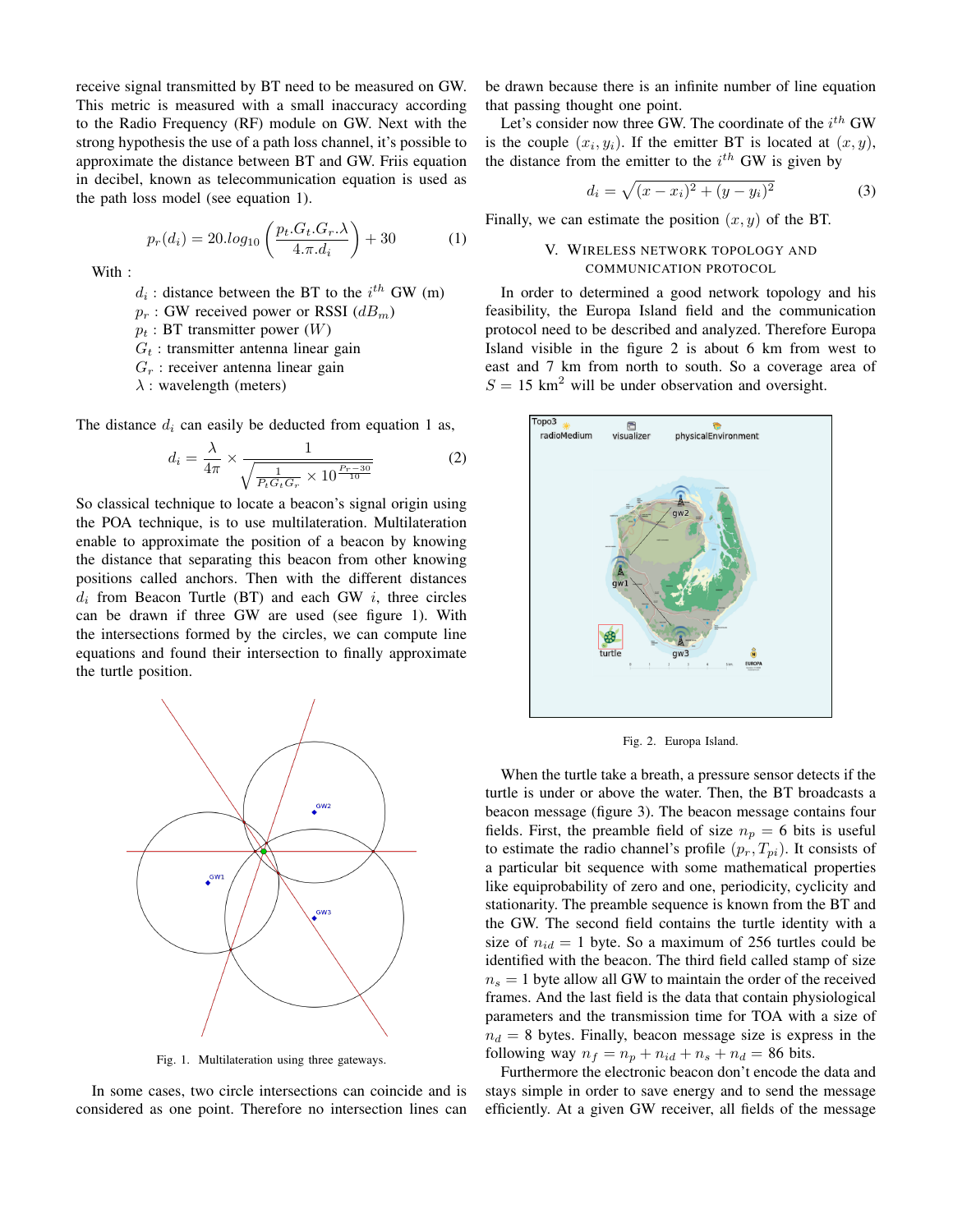

Fig. 3. Frame structure of the beacon message.

are demodulated except the preamble field (see figure 4). This last is correlated with the original sequence preamble known by the BT and a given GW. The correlator function estimates the power and the delay profile of the sea radio channel instantaneously. Then we could estimate the received power  $p_r$  and the propagation's delay  $T_p$  of the main path shown in figure 5. In order to highlight the main path we represent the radio channel's profile with its normalized power [3]. To finish, the couple  $(p_r, T_{pi})$  is sent to the POA localization algorithm. This last estimates and saves the position of the BT on a data base.



Fig. 4. Link transmission between turtle beacon and a gateway.



Fig. 5. Normalized power and delay estimation sea radio channel profile.

Another question to deal with, is the sending frequency of the beacon message. As the bit rate  $D_b = 37.5$  kbps, the frame duration is equal to  $T_f = 231.424$  ms. So during the short breaths of the turtle the BT transmitter could transmit 1 frame and during the long breath it could transmit 648 frames. The fact that the beacon message is sent frequently could improve the position estimation.

## VI. RESULTS AND ANALYSIS

Simulation parameters are given in table I. All parameters computed in this table suppose that we are using the SX1276 Lora RF module [12]. In order to compare all results, we use the same known trajectory (see figure 6) of the turtle for each condition factor like the radio channel's conditions, the modulation, the number of GW, the position of GW and the GW distribution.

TABLE I SIMULATION PARAMETERS.

| Parameters  | Value                                  |  |
|-------------|----------------------------------------|--|
| $n_q$       | variable $(3 \overline{ by }$ default) |  |
| $P_t$       | 13 dBm (20 mW)                         |  |
| $n_p$       | 6 bits                                 |  |
| $n_{id}$    | 8 bits                                 |  |
| $n_{\rm f}$ | 86 bits                                |  |
| $T_h$       | $2.69$ ms                              |  |
| $\eta$      | $-148$ dBm                             |  |
|             | 231.4ms                                |  |



Fig. 6. A arbitrary turtle linear trajectory.

#### *A. Radio Channel's Impact*

The radio channel has a direct impact on the turtle trajectory estimation. In fact, depending on the sea radio conditions, the GW may be unable to receive the signal from the turtle beacon and data loss can occurs (see figure 7). We define two realist path loss channels based on actual measurement. This two channels are visible on table II. To build this two channels, we place a turtle beacon on the ground and a GW transmitter at a distance of 20 m. Channel 1 was obtained by placing the GW at 1 meter of the ground and channel 2 was obtained by placing it directly on the ground. It must be noted that, the GW height need to be taken into account in the parameters of the reception's quality. The analysis of the table III compares the two realistic channels to an ideal channel and its shows that the radio channel's conditions have lot of impact on the sea turtle's localization accuracy. Tiny variations of the radio channel's conditions may cause bad reception of the signal by the GW.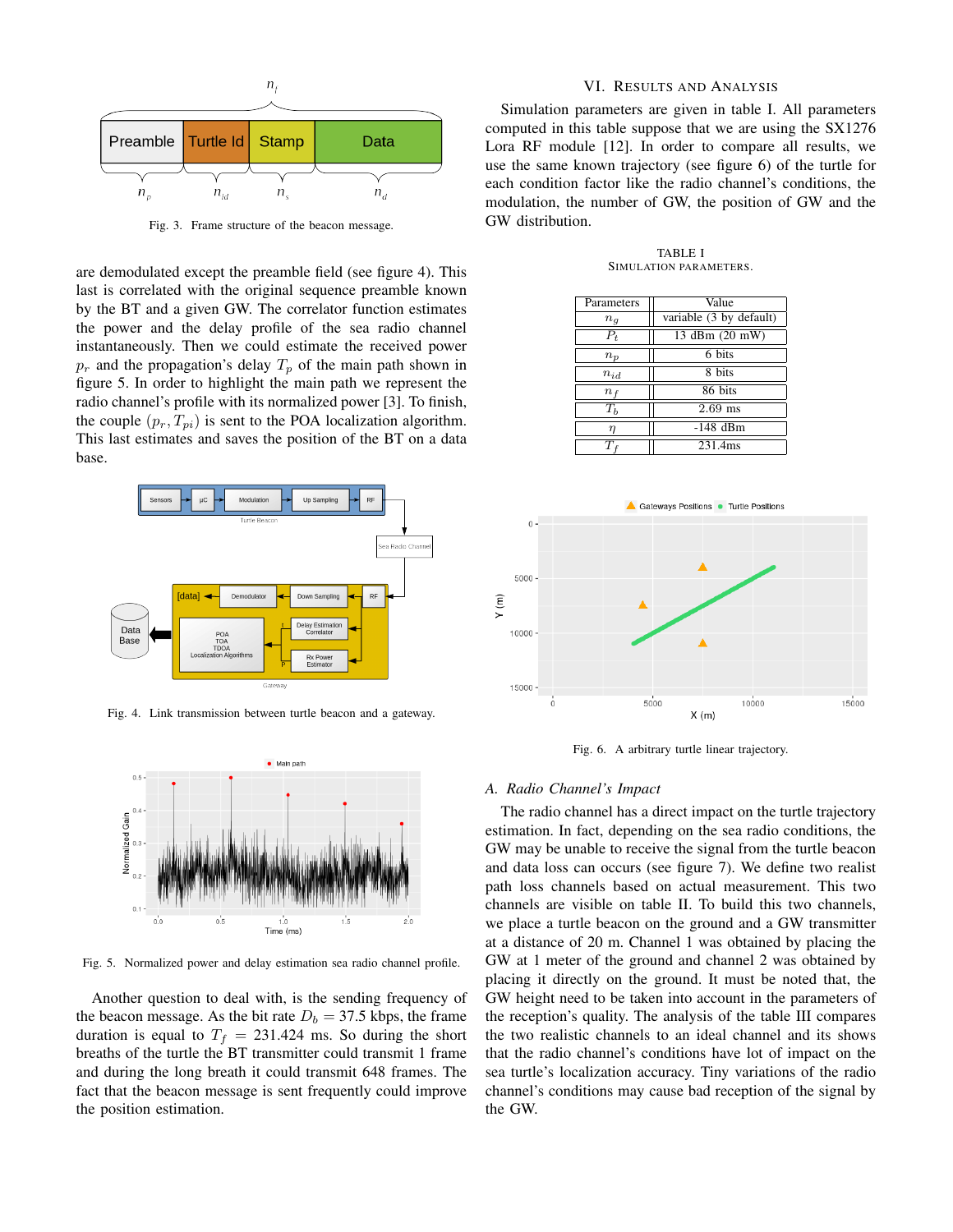|                              | <b>TABLE II</b> |  |
|------------------------------|-----------------|--|
| TWO REALISTIC RADIO CHANNELS |                 |  |

|       | Channel 1        |           | Channel 2        |           |
|-------|------------------|-----------|------------------|-----------|
| Paths | Delays $(\mu s)$ | Gain (dB) | Delays $(\mu s)$ | Gain (dB) |
|       |                  | $-0.38$   |                  | $-3.69$   |
|       | 18.38            | $-5.0$    | 11.73            | $-5.36$   |
|       | 27.19            | 4.74      | 26.89            | $-5.14$   |





Fig. 7. Impact of the radio channel.

TABLE III ANALYSIS OF THE RADIO CHANNEL IMPACT

|           | Total | Found | Lost | Error Rate |
|-----------|-------|-------|------|------------|
| Ideal     | 173   | 173   |      | 0%         |
| Channel 1 | 173   | 68    | 105  | 60%        |
| Channel 2 | 173   | 39    |      | 7%,        |

## *B. Modulations Impact*

The modulation reliability to the radio channel conditions is shown in figure 8. This figure shows three modulations that are part of the Lora SX1276 module [12]. According to the modulation's plots, frequency-shift keying (FSK) is more robust compared to phase modulation like minimum-shift keying (MSK) and gaussian minimum-shift keying (GMSK). In fact these phase modulations are more subject to multi path which delay the signal's phase. For example, with  $SNR = 0$  dB the  $BER \approx 2\%$  with the FSK modulation against  $BER \approx 15\%$ for GMSK and  $BER \approx 25\%$  for MSK.

#### *C. Gateway number impact*

The figure 9 shows the effect of the number of gateway on turtle trajectory errors. The more  $n_q$  increases the less error of trajectory occurs. So with 10 GW, we have an error of trajectory around 4%. However in order to maintain a suitable balance between environment and localization accuracy, we decide to use 8 GW that corresponding to a trajectory error



Fig. 8. Impact of the modulation choice.

around 10%. The real trajectory consists of 173 known points scattered over a distance of 10 km traveled by the turtle. With 8 GW, 156 points are found against 17 points lost. So a compromise between the respect of the environment [13], the GW power supply limited by batteries and a reasonable error rate was found.



Fig. 9. Impact of gateway number.

#### *D. Gateway disposition impact*

The GW are disposed at equal distances  $D_{max}$ , to obtain the best radio signal coverage. The different way to distribute the GW can significantly decrease the number of position errors and improve the localization accuracy. The influence of the GW geometrical distribution are shown in table IV. Disposed the GW linearly, led to a position error of 100%. In fact, all lines built from circle intersections will be vertical, and no line intersections will be possible. So, no conclusion can be made about the turtle's position. According to the table IV, the best gateway distribution from the available patterns is the hexagonal pattern.

#### VII. RELATED WORK

We introduce here some work based on existing techniques that can be used to find sea turtles' position [14] living in different part of the world like in South Pacific Ocean [15]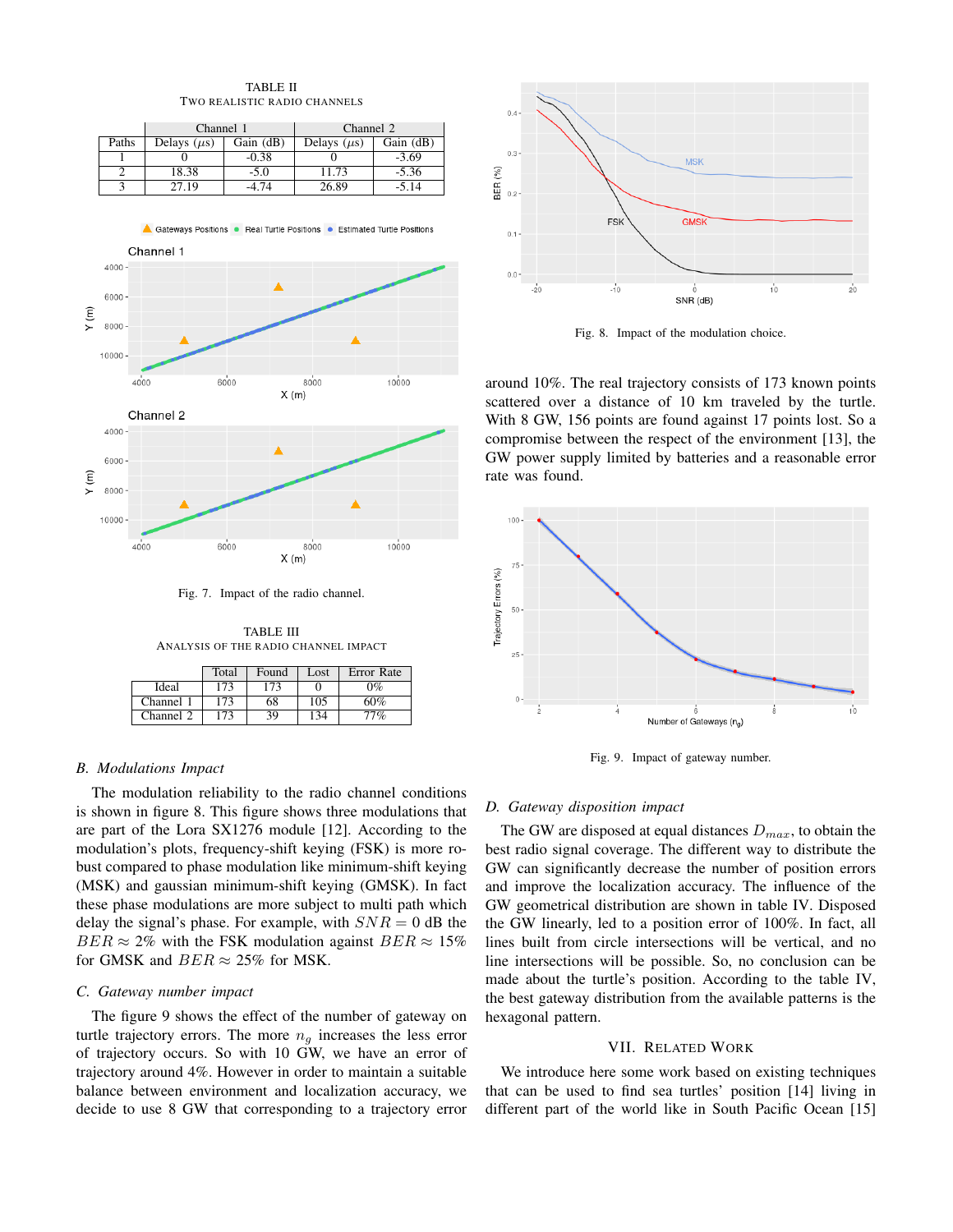TABLE IV IMPACT OF THE GATEWAYS GEOMETRICAL DISTRIBUTION.

| Disposition          | $n_{q}$ | % Position error |
|----------------------|---------|------------------|
| Linear (aligned)     |         | 100              |
| Equilateral triangle |         | 84.12            |
| Arbitrary triangle   |         | 88.81            |
| Square               |         | 63.41            |
| Hexagonal pattern    |         | 28 34            |

or in Indian Ocean [16]. This section deals with the state of play of the beacons used on animals to locate or collect some physiological data.

Argos is a beacon [17] which transmits at a carrier frequency of 401.650 MHz, with a power of 250 mW and a variable transmission rate between 40s and 200s with a step of 10s. The transmission duration varying from 360 to 920 ms according to the beacon message length (from 32 bits to 256 bits). Three NOAA satellites in polar orbits ensures the Argos beacons localization. On circular orbits at 850 km the satellite can receive waves transmitted by all beacons in a circle of 5 000 km of diameter on the Earth's surface. According to the beacon latitude, the satellite passing 7 times a day on the equator and 28 times on the poles [18]. The beacon localization are made in the following manner. When the satellite is passing over the beacon, it receives a signal on a specific frequency, code and repetition. In other words, all beacons transmit at the same frequency, but with different code and at different times. The measure of Doppler Shift, and the use of particular algorithms gives the beacon position. The given position by this technique has an accuracy in a range of 150 to 300 m [19].

These Argos beacons are limited by their prices around 5 000 €, their lifetimes ( $\sim$  1 year), they need to reach a maximum of 5% of the animal's weight but also a limited amount of recorded data around 356 bits. Moreover, the Argos beacon's communication is very expensive. Unlike the Argos technology, the Lora beacon is able to transmit with a power of 20 mW at carrier frequency of 868 MHz. This particularity of the Lora module allows to increase its operating time. Moreover, a sea turtle Lora transmitter is much less expensive (around 300  $\in$ ) than an Argos beacon and the communication band is free of charge.

The LOng RAnge Navigation system (LORAN) [20] is a radio navigation system that use the fixed terrestrial emitter waves to establish a position. The LORAN is a hyperbolic type system. Hyperbolic systems determine the position by measuring the difference in propagation time between a minimum of two transmitters and the points' positions with equal difference is an hyperbola on the map. Three transmitters are required for hyperbolas' intersection point. The first hyperbolic system, LORAN-A, operated at 1800 kHz, the LORAN-C operated at 100 kHz. The maintenance of LORAN, less accurate and with a limited coverage, is periodically challenged to be replaced by new generation localization beacons like Global Positioning System (GPS).

There is various localization beacons like the American GPS, the Russian GLONASS, the European Galileo or the Chinese Beidou. The GPS works with Precise Positioning System (PPS) [21] in no degraded mode or Standard Positioning System (SPS) [22] in degraded mode. The SPS signal offers to the public an accuracy in a range of 10 m to 100 m horizontally. The GPS receiver sensibility range from -165 dBm in tracking mode to -148 dBm in acquisition mode [23]. GPS provide some limitations. The signal's transmission quality can be easily altered and the communication is impossible when the sea turtle is below the surface (interrupted localization). Some devices use the « Fastloc » technology to quickly locate the animal's surfacing. These devices record and transfer raw data from GPS satellites. Once the data gathered, the animal position can be estimated with calendars and ephemerids of satellites by using algorithms. This technique provides a precision up to 70 m [24]. GPS beacons are more accurate than our localization technique. In fact the Lora's localization technique provide a precision around 50 m. But GPS is a passive beacon and no physiological's data can be transmitted. Moreover GPS and Fastloc positions need to be collected and they are not real time systems.

### VIII. CONCLUSION

Lot of parameters can alter the localization techniques' accuracy and need to be considered. Firstly the modulation and FSK was selected because we proved that its more robust to the effects of the radio channel conditions. Secondly the number of GW is another interesting parameter, and a number of 8 GW will be enough. Finally the geometrical distribution of the GW has an impact on the localization's accuracy. So, octagon geometrical distribution of the GW is a correct solution. The next step of our work consist in the development of a beacon and doing field experiments to compare the field measurements to the simulated measurements.

#### **REFERENCES**

- [1] Technical Marketing Workgroup 1.0. "A Technical Overview of LoRa and LoRaWAN." Lora Alliance, November 2015.
- [2] Frédéric Evennou, "Techniques et Technologies de Localisation Avancées Pour Terminaux Mobiles Dans Les Environnements Indoor," Université Joseph-Fourier-Grenoble I, 2007. https://tel.archivesouvertes.fr/tel-00136064/.
- [3] L. Guegan, N. M. Murad, J. M. Lebreton and S. Bonhommeau, "Integrating Over Sea Radio Channel for Sea turtles Localization in the Indian Ocean", IEEE RADIO 2017 Conference, Cape Town South Africa, September 25th-28th 2017, 2 pages (accepted).
- [4] Southwood, Amanda L., Russel D. Andrews, Molly E. Lutcavage, Frank V. Paladino, Nigel H. West, Robert H. George, and David R. Jones, "Heart Rates and Diving Behavior of Leatherback Sea Turtles in the Eastern Pacific Ocean." Journal of Experimental Biology 202.
- [5] Huang, Fang, Xuefei Liao, and Yong Bai, "Multipath Channel Model for Radio Propagation over Sea Surface" Wireless Personal Communications 90, no. 1, September 2016, 245–57. doi:10.1007/s11277-016- 3343-4.
- [6] Wu, Yanyang, Zhibin Gao, Canbin Chen, Lianfen Huang, Hua-Pei Chiang, Yueh-Min Huang, and Hao Sun, "Ray Tracing Based Wireless Channel Modeling over the Sea Surface near Diaoyu Islands," 124–28. IEEE, 2015. doi:10.1109/CCITSA.2015.35.